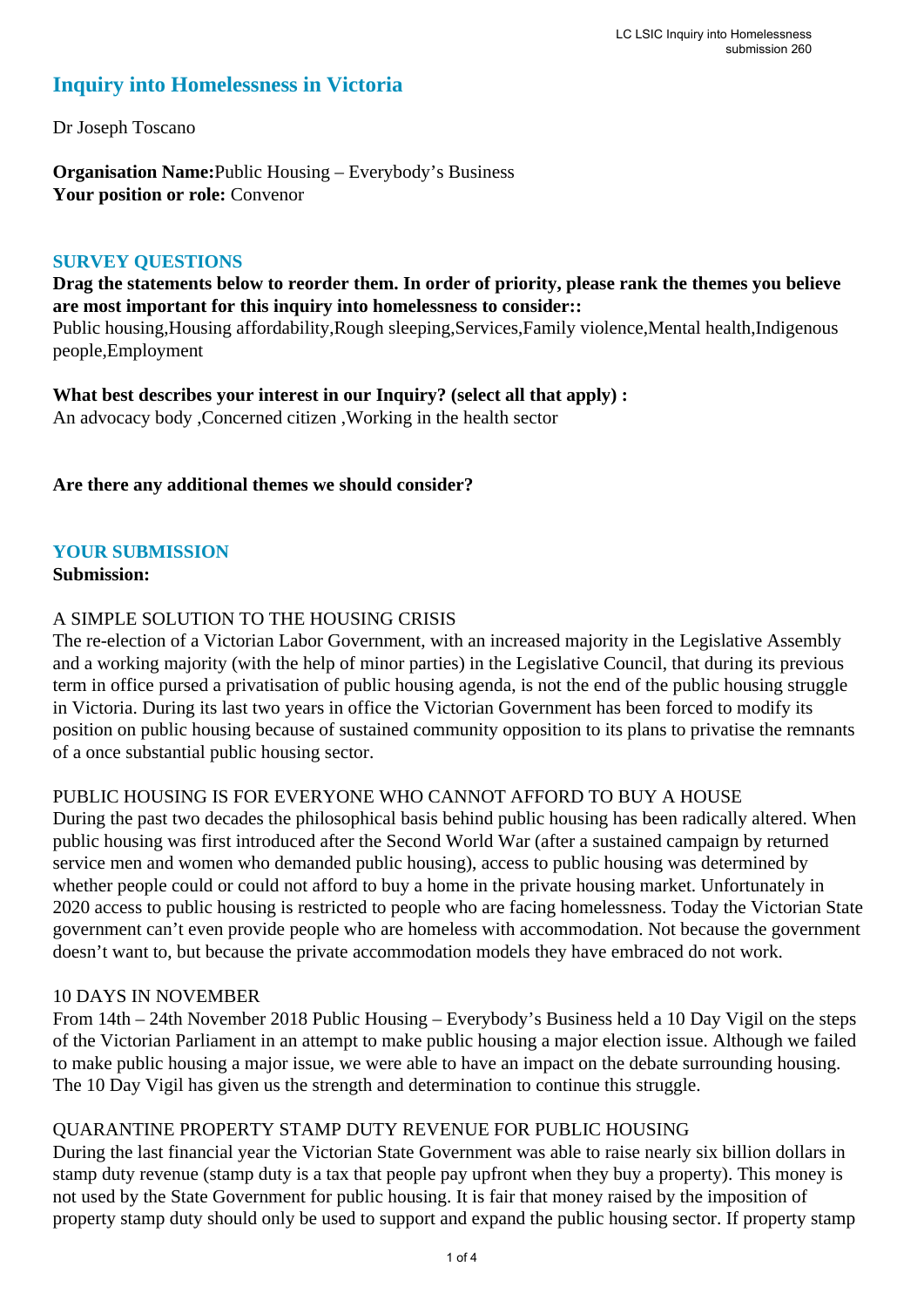duty revenue is used for public housing, the Victorian Government could house one hundred thousand Victorians within a year and one million within a decade. People needing housing don't have to wait for the government to build new houses. The Victorian government can spot purchase units and homes throughout Victoria. Spot purchasing gives public housing tenants the opportunity to live in the community.

#### A MATTER OF POLITICAL WILL

What we are proposing is neither radical nor unachievable. Whether property stamp duty revenue is used for public housing is a matter of political will. All that is required is the passage of legislation by a majority of members in the 88 seat Victorian Legislation Assembly and a majority of members in the 40 seat Legislative Council.

#### A WIN WIN SITUATION

A strong public housing sector provides stable long term secure accommodation for 25% of a person's income for people who cannot afford to buy a home. It helps to decrease rents at the lower end of the market, reduce prices for first home buyers and frees up tens of millions of dollars that is currently used to keep a roof over people's heads. People's increasing spending power stimulates economic growth, increases job opportunities and decreases unemployment.

#### JOIN THE – STEPS TO A HOME

public protests on the steps of the Victorian Parliament (cnr Spring & Bourke St, Melbourne)

at 5:30PM – 6:30PM on WEDNESDAY

• 4th March 2020

• 18th March 2020

at Midday – 1:00PM on WEDNESDAY

• 11th February 2020

• 25th March 2020

Put public housing back on the Victorian and Federal Parliamentary agenda – JOIN US & make public housing a critical issue during 2020.

Dr. Joseph Toscano / Convener Public Housing – Everybody's Business

#### **Do you have any additional comments or suggestions?:**

**FILE ATTACHMENTS**

**File1:** [5e57220d6fb8f-PHEB - A Simple Solution-March 2020.pdf](https://www.parliament.vic.gov.au/component/rsform/submission-view-file/dafc0d6bdaec89458f867bee492877cc/930e334d4742c370933ceafdc373dd12?Itemid=463) **File2: File3:** 

**Signature:** Dr. Joseph Toscano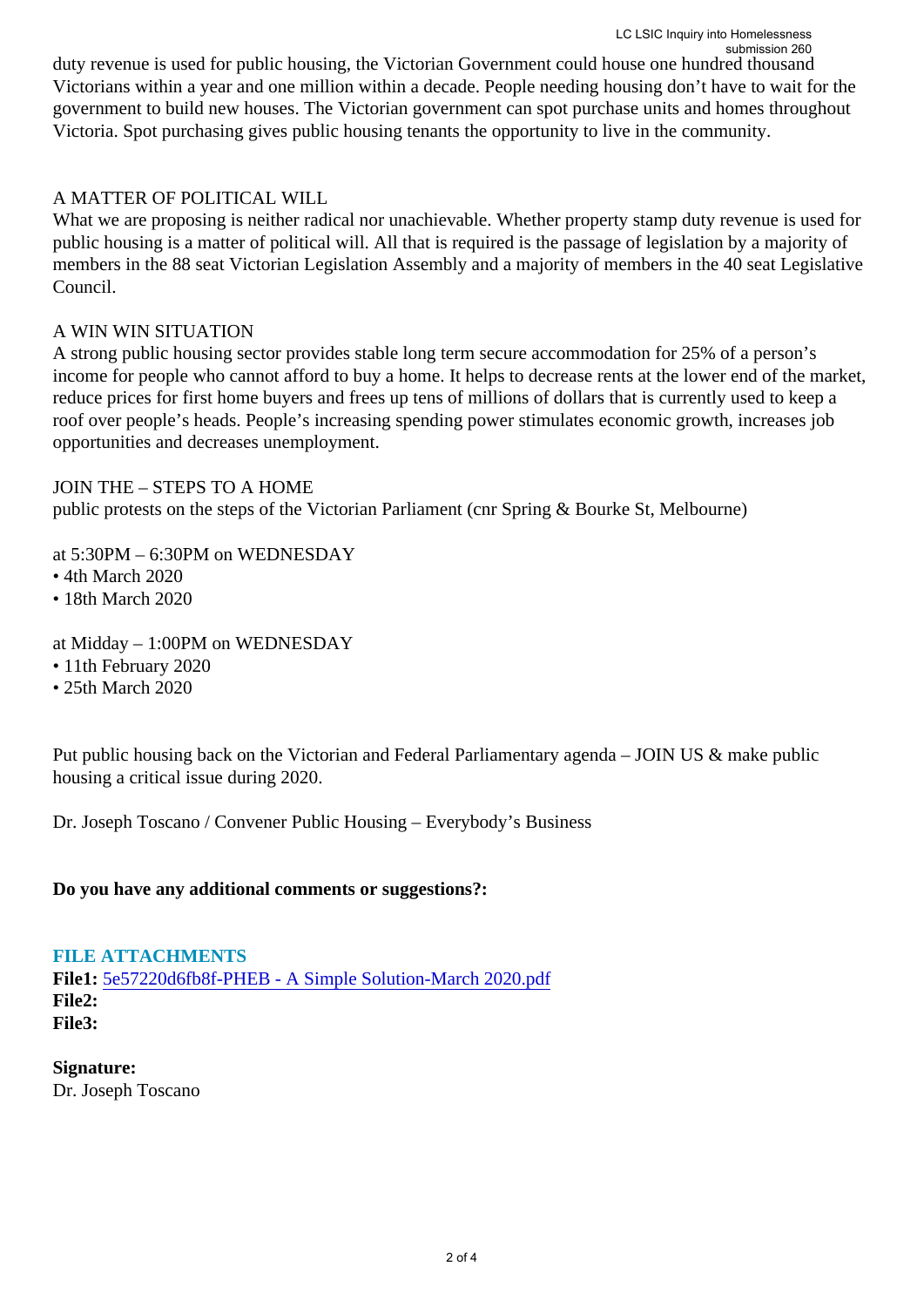# A SIMPLE SOLUTION TO THE HOUSING CRISIS

The re-election of a Victorian Labor Government, with an increased majority in the Legislative Assembly and a working majority (with the help of minor parties) in the Legislative Council, that during its previous term in office pursed a privatisation of public housing agenda, is not the end of the public housing struggle in Victoria. During its last two years in office the Victorian Government has been forced to modify its position on public housing because of sustained community opposition to its plans to privatise the remnants of a once substantial public housing sector.

## **PUBLIC HOUSING IS FOR EVERYONE WHO CANNOT AFFORD TO BUY A HOUSE**

During the past two decades the philosophical basis behind public housing has been radically altered. When public housing was first introduced after the Second World War (after a sustained campaign by returned service men and women who demanded public housing), access to public housing was determined by whether people could or could not afford to buy a home in the private housing market. Unfortunately in 2020 access to public housing is restricted to people who are facing homelessness. Today the Victorian State government can't even provide people who are homeless with accommodation. Not because the government doesn't want to, but because the private accommodation models they have embraced do not work.

## **10 DAYS IN NOVEMBER**

From 14th – 24th November 2018 Public Housing – Everybody's Business held a 10 Day Vigil on the steps of the Victorian Parliament in an attempt to make public housing a major election issue. Although we failed to make public housing a major issue, we were able to have an impact on the debate surrounding housing. The 10 Day Vigil has given us the strength and determination to continue this struggle.

## **OUARANTINE PROPERTY STAMP DUTY REVENUE FOR PUBLIC HOUSING**

During the last financial year the Victorian State Government was able to raise nearly six billion dollars in stamp duty revenue (stamp duty is a tax that people pay upfront when they buy a property). This money is not used by the State Government for public housing. It is fair that money raised by the imposition of property stamp duty should only be used to support and expand the public housing sector. If property stamp duty revenue is used for public housing, the Victorian Government could house one hundred thousand Victorians within a year and one million within a decade. People needing housing don't have to wait for the government to build new houses. The Victorian government can spot purchase units and homes throughout Victoria. Spot purchasing gives public housing tenants the opportunity to live in the community.